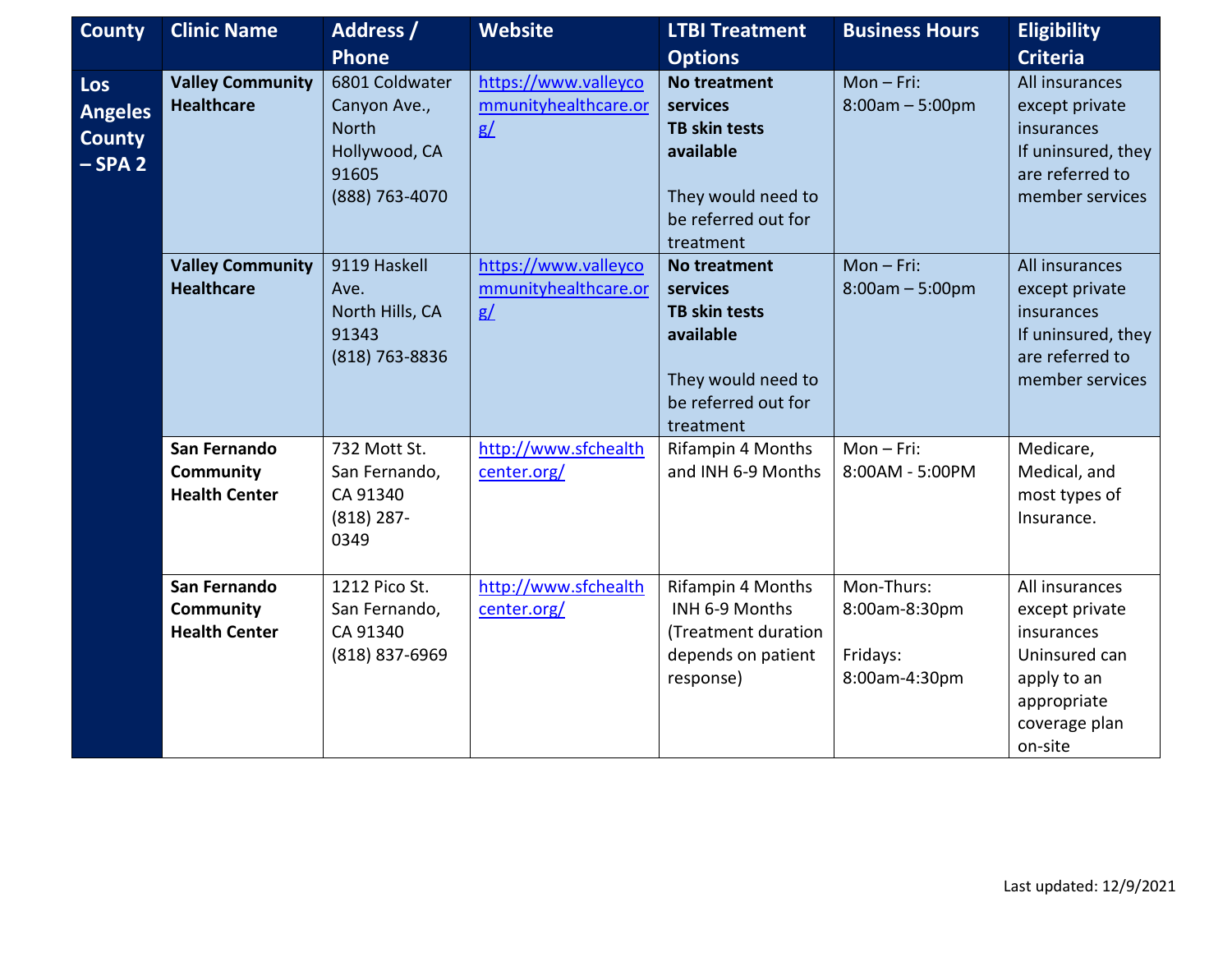|                                                   | <b>Mission City</b><br><b>Community</b><br><b>Network</b>                             | 15206 Parthenia<br>St.<br>North Hills, CA<br>91343<br>(818) 895-3100    | https://mccn.org/         | <b>No treatment</b><br>services<br><b>TB skin tests</b><br>available                          | $Mon-Fri:$<br>8:00AM - 5:00PM<br>(Lunch 12:00p-<br>1:00p                                                                                     | All insurances<br>For non-insured<br>low cost of \$8.88                                         |
|---------------------------------------------------|---------------------------------------------------------------------------------------|-------------------------------------------------------------------------|---------------------------|-----------------------------------------------------------------------------------------------|----------------------------------------------------------------------------------------------------------------------------------------------|-------------------------------------------------------------------------------------------------|
|                                                   | <b>All-Inclusive</b><br><b>Community</b><br><b>Health Center -</b><br><b>Burbank</b>  | 1311 N. San<br>Fernando Blvd.<br>Burbank, CA<br>91504<br>(818) 843-9900 | http://www.aichc.org/     | INH 6-9 Months<br>May be referred out<br>to a specialist<br><b>TB skin tests</b><br>available | $Mon-Fri:$<br>8:00AM - 5:00PM<br>Every 2 <sup>nd</sup> and 4 <sup>th</sup><br>Saturday of the<br>month:<br>$9:00AM - 2:00PM$                 | Accepts all<br>insurances<br>MyHealthLA<br>option available                                     |
| Los<br><b>Angeles</b><br><b>County</b><br>$-SPA2$ | <b>Northeast Valley</b><br><b>Health</b><br><b>Corporation - Sun</b><br><b>Valley</b> | 7223 Fair Ave.<br>Sun Valley, CA<br>91352<br>$(818)$ 432-4400           | https://nevhc.org/        | INH 6-9 Months<br><b>Rifampin 4 Months</b><br>For treatment,<br>consultations are<br>needed   | <b>Consultation hours</b><br>depend on physician<br>availability<br>Mon $-$ Thurs/Sat:<br>8:00AM - 5:00PM<br>Fridays:<br>$9:00$ am - 5:00 pm | Accepts all<br>insurances<br>Partnered up<br>with MyHealthLA<br>to sign-up<br>eligible patients |
| Los<br><b>Angeles</b><br><b>County</b><br>$-SPA3$ | <b>Mission City</b><br><b>Community</b><br><b>Network</b>                             | 513 E. Lime Ave.<br>Monrovia, CA<br>91016<br>(818) 895-3100             | https://mccn.org/         | <b>No treatment</b><br>services<br>TB skin tests and<br><b>IGRA blood test</b><br>available   | $Mon-Fri:$<br>8:00AM - 5:00PM<br>(Lunch 12:00p-1:00p)                                                                                        | Accepts all<br>insurances<br>For non-insured<br>low cost of \$8.88                              |
|                                                   | <b>Mission City</b><br><b>Community</b><br><b>Network</b>                             | 1025 Willow Ave.<br>La Puente, CA<br>91746<br>(818) 895-3100            | https://mccn.org/         | No treatment<br>services<br><b>TB skin tests</b><br>available                                 | Mon-Fri:<br>8:00AM - 5:00PM<br>(Lunch 12:00p-1:00p)                                                                                          | Accepts all<br>insurances<br>For non-insured<br>low cost of \$8.88                              |
|                                                   | John Wesley<br><b>Centers - Hacienda</b><br><b>Heights</b>                            | 15898 Gale Ave.<br>Hacienda Heights,<br>CA 91745<br>626-346-3750        | http://jwchinstitute.org/ | Rifampin 4 Months<br>INH 6-9 Months                                                           | Mon-Fri:<br>8:00AM - 5:00PM                                                                                                                  | Most insurances<br>no private<br>insurances                                                     |

Last updated: 12/9/2021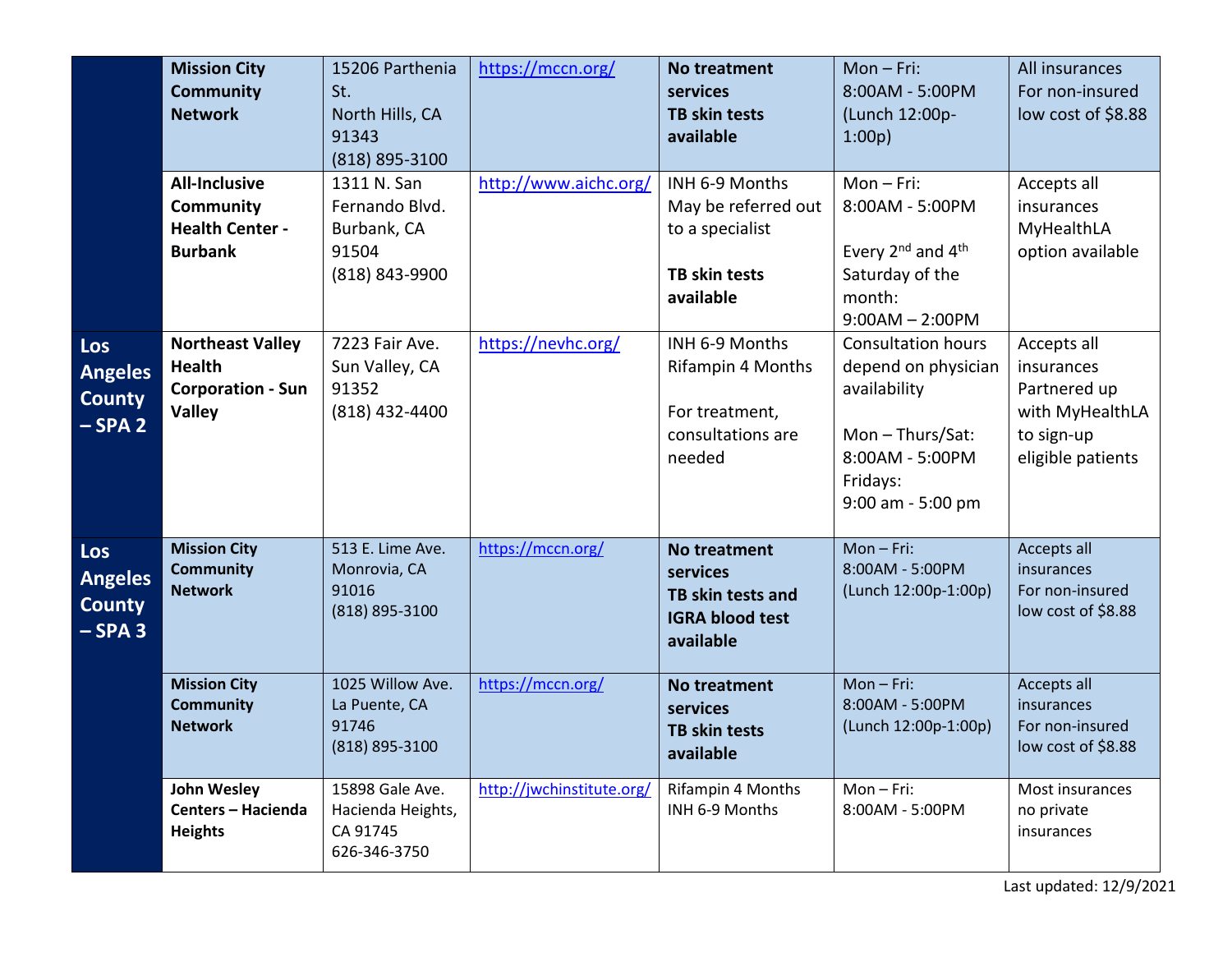|                                                     | <b>East Valley</b><br><b>Community Health</b><br><b>Center - Covina</b>                 | 276 W, College St.<br>Covina, CA 91723<br>(855) 535-5545                   | https://www.evchc.org/                     | INH 6-9 Months<br>With the referral from<br>a PCP                                                     | Mon-Fri:<br>8:00am-5:00PM      | MyHealthLA and<br>cash options<br>available (based on<br>family size and<br>income)<br>Medi-Cal<br>MyHealthLA<br>LA Care |
|-----------------------------------------------------|-----------------------------------------------------------------------------------------|----------------------------------------------------------------------------|--------------------------------------------|-------------------------------------------------------------------------------------------------------|--------------------------------|--------------------------------------------------------------------------------------------------------------------------|
|                                                     | <b>East Valley</b><br><b>Community Health</b><br>Center - La Puente                     | 17840 Villa Corta<br>St.<br>La Puente, CA<br>91744<br>(626) 919-4333       | https://www.evchc.org/                     | <b>CLOSED FOR COVID</b><br><b>TESTING</b>                                                             |                                |                                                                                                                          |
| Los<br><b>Angeles</b><br><b>County</b><br>$-$ SPA 4 | <b>Arroyo Vista Family</b><br>Health Center-<br><b>Highland Park</b>                    | 6000 N. Figueroa<br>St.<br>Los Angeles, CA<br>90042<br>(323) 254-5221      | http://www.arroyovis<br>ta.org/home en.php | INH 6-9 months<br>(ordered if 35 years<br>old or younger)<br><b>TB skin tests</b><br>available        | $Mon-Sat$<br>$8:00am - 5:00pm$ | Accepts all<br>insurance<br>Uninsured can<br>apply on-site to<br>MyHealthLA                                              |
|                                                     | <b>Arroyo Vista Family</b><br>Health Center-<br><b>Lincoln Heights</b>                  | 2411 N.<br>Broadway,<br>Los Angeles, CA<br>90031<br>(323) 987-2000         | http://www.arroyovis<br>ta.org/home en.php | INH 6-9 months<br>(ordered if 35 years<br>old or younger)<br>Rifampin 4 months<br>(over 35 years old) | $Mon-Fri$<br>$8:00am - 5:00pm$ | Accepts all<br>insurance<br>Uninsured can<br>apply on-site to<br>MyHealthLA                                              |
|                                                     | <b>Arroyo Vista Family</b><br>Health Center - El<br><b>Sereno (Huntington</b><br>Drive) | 4837 Huntington<br>Dr. North<br>Los Angeles, CA<br>90032<br>(323) 225-0024 | http://www.arroyovis<br>ta.org/home en.php | INH 6-9 months<br>(ordered if 35 years<br>old or younger)                                             | $Mon-Fri$<br>$8:00am - 5:00pm$ | Accepts all<br>insurance<br>Uninsured can<br>apply on-site to<br>MyHealthLA                                              |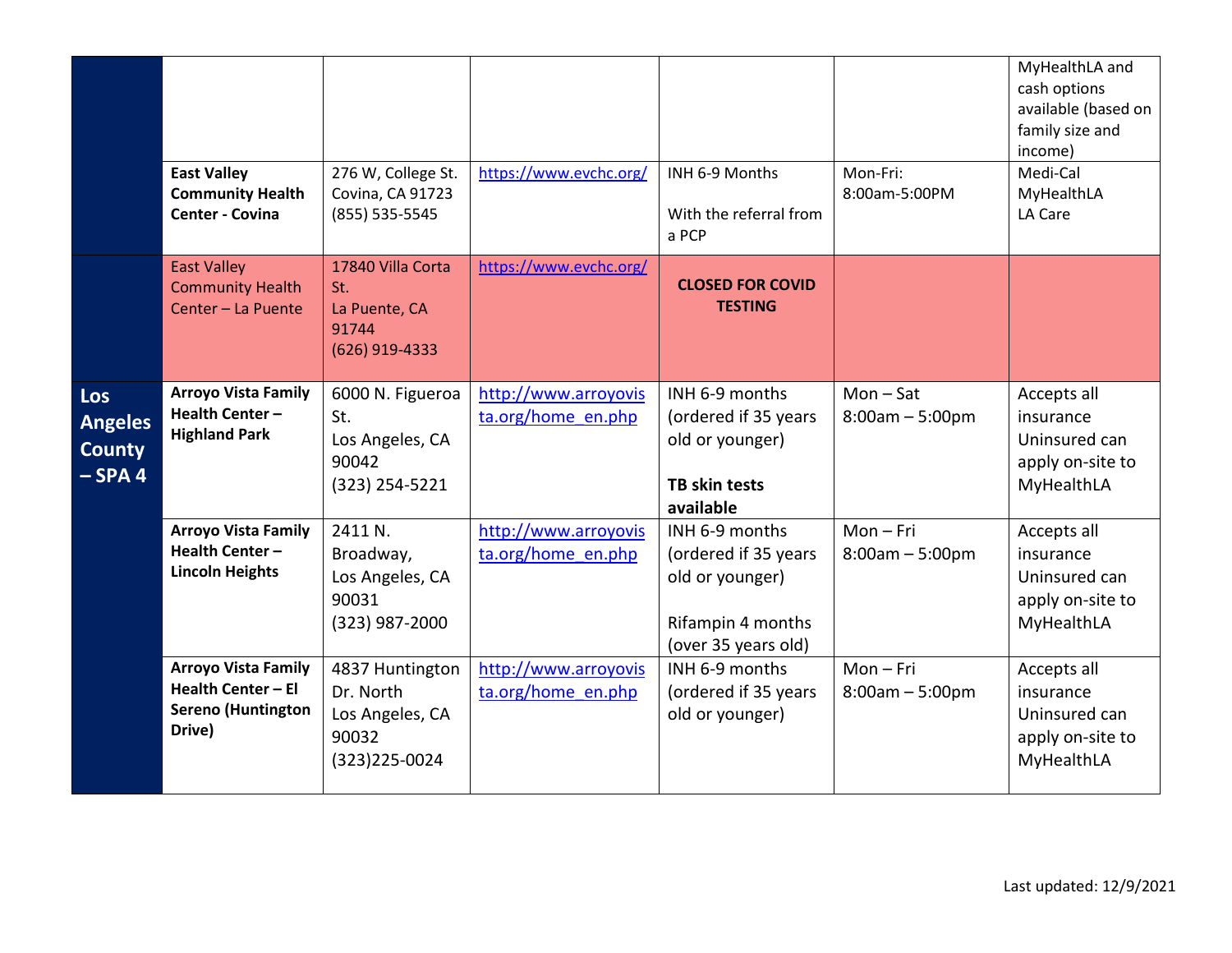|                | <b>Arroyo Vista</b>      | 4815 Valley Blvd.           | http://www.arroyovis    | INH 6-9 months       | $Mon-Fri$                      | Accepts all      |
|----------------|--------------------------|-----------------------------|-------------------------|----------------------|--------------------------------|------------------|
|                | <b>Family Health</b>     | Ste.C                       | ta.org/home en.php      | (ordered if 35 years | $8:00am - 5:00pm$              | insurance        |
|                | Center - El Sereno       | Los Angeles, CA             |                         | old or younger)      |                                | Uninsured can    |
|                | (Valley Blvd.)           | 90032                       |                         |                      |                                | apply on-site to |
|                |                          | $(323)$ 222-1134            |                         |                      |                                | MyHealthLA       |
|                | <b>All-Inclusive</b>     | 3920 Eagle Rock             | http://www.aichc.org/   | INH 6-9 Months       | $Mon-Fri:$                     | Accepts all      |
|                | Community                | Blvd. Ste. A                |                         | May be referred out  | 8:00AM - 5:00PM                | insurances       |
|                | Health Center-           | Los Angeles, CA             |                         | to a specialist      |                                | MyHealthLA       |
|                | <b>Eagle Rock</b>        | 90065                       |                         |                      | Every 2 <sup>nd</sup> Saturday | option available |
|                |                          | (323) 255-5225              |                         | <b>TB skin tests</b> | of the month:                  |                  |
|                |                          |                             |                         | available            | $9:00AM - 2:00PM$              |                  |
|                | <b>U.S. Health Works</b> | 1313 W. 8 <sup>th</sup> St. | https://www.ushealth    | No treatment         | Open 24 hours                  | No health        |
|                | <b>Medical Group-</b>    | Los Angeles, CA             | works.com/              | services             |                                | insurances       |
|                | <b>Los Angeles</b>       | 90017                       |                         |                      |                                | accepted         |
|                |                          | $(213)$ 401-1970            |                         | <b>TB skin tests</b> |                                | <b>Employer</b>  |
|                |                          |                             |                         | available 24 hours   |                                | authorization    |
|                |                          |                             |                         |                      |                                | only or cash pay |
| <b>Los</b>     | <b>Venice Family</b>     | 2509 Pico Blvd.             | https://venicefamilycli | INH 6-9 Months       | $Mon-Fri:$                     | All insurances   |
| <b>Angeles</b> | <b>Clinic</b>            | Santa Monica,               | nic.org/                |                      | 8:00AM - 5:00PM                | except private   |
| <b>County</b>  |                          | CA 90405                    |                         |                      |                                | insurance, only  |
| $-$ SPA 5      |                          | (310) 392-8636              |                         |                      |                                | HMO no PPOs      |
|                |                          |                             |                         |                      |                                | Uninsured are    |
|                |                          |                             |                         |                      |                                | referred to      |
|                |                          |                             |                         |                      |                                | insurance dept   |
|                |                          |                             |                         |                      |                                | (MyHealthLA)     |
| <b>Los</b>     | <b>AltaMed Health</b>    | 6336 Passons                | https://www.altamed.    | Rifampin 4 Months    | Mon/Wed/Fri:                   | Most types of    |
| <b>Angeles</b> | Services - Pico          | Blvd., Pico                 | org/                    | and INH 6-9 Months   | $8:00AM - 5:00PM$              | insurance        |
| <b>County</b>  | Rivera                   | Rivera, CA 90660            |                         |                      |                                |                  |
| $-SPA7$        |                          | (888) 499-9303              |                         |                      | Tue/Thurs:                     |                  |
|                |                          |                             |                         |                      | $9:00AM - 5:00PM$              |                  |
|                | <b>AltaMed Health</b>    | 9436 E. Slauson             | https://www.altamed.    | Rifampin 4 Months    | Mon/Wed/Fri:                   | Most types of    |
|                | Services - Pico          | Ave., Pico                  | org/                    | and INH 6-9 Months   | $8:00AM - 7:00PM$              | insurance        |
|                | Rivera, Slauson          | Rivera, CA 90660            |                         |                      |                                |                  |
|                |                          | (888) 499-9303              |                         |                      | Tue/Thur:                      |                  |
|                |                          |                             |                         |                      | $9:00AM - 7:00PM$              |                  |